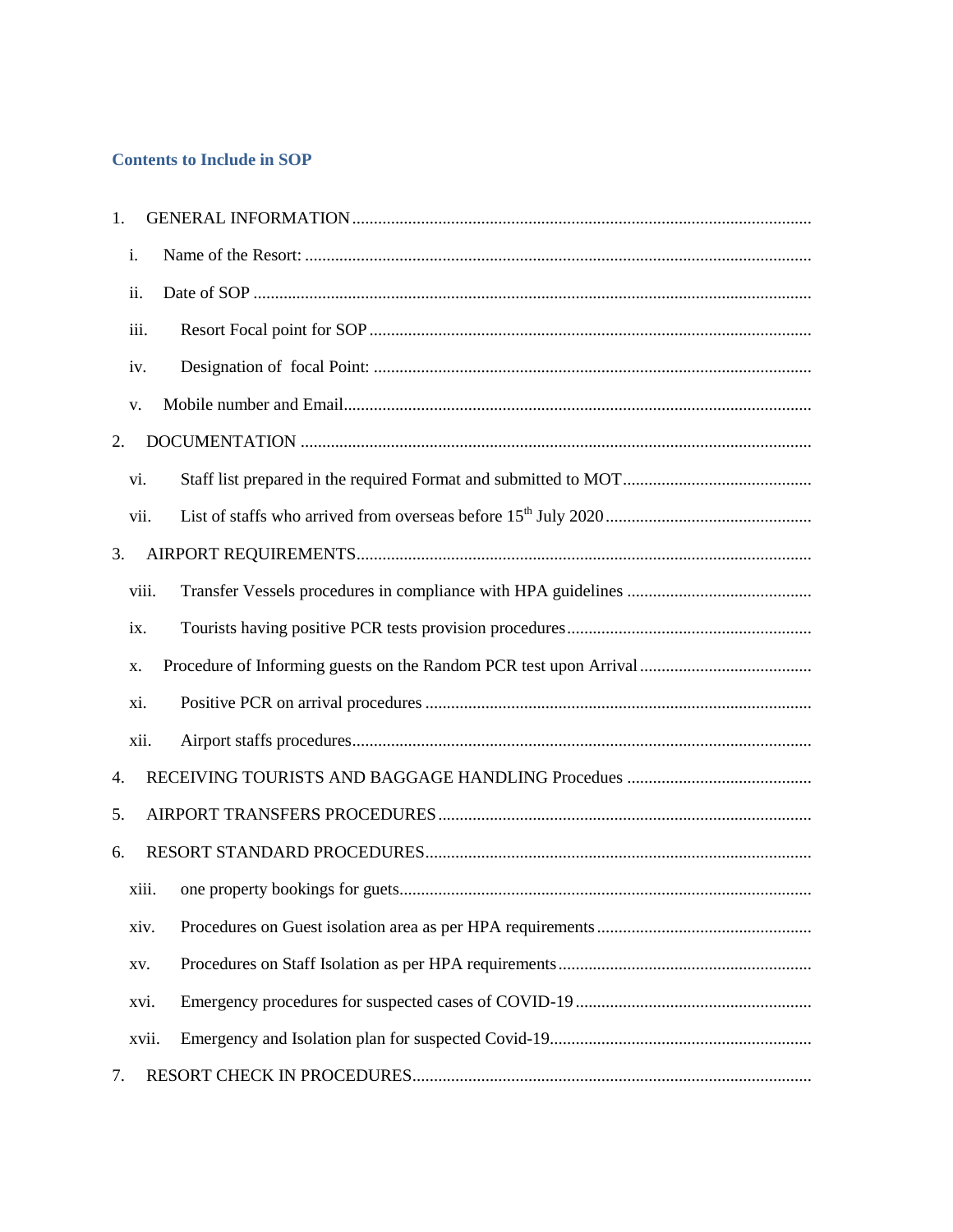| xviii. |
|--------|
| xix.   |
| 8.     |
| 9.     |
| XX.    |
|        |
|        |
|        |
|        |
|        |
|        |
|        |
| 10.    |
| xxi.   |
| xxii.  |
| xxiii. |
| xxiv.  |
|        |
|        |
|        |
|        |
| XXV.   |
|        |
|        |
|        |
|        |
| xxvi.  |